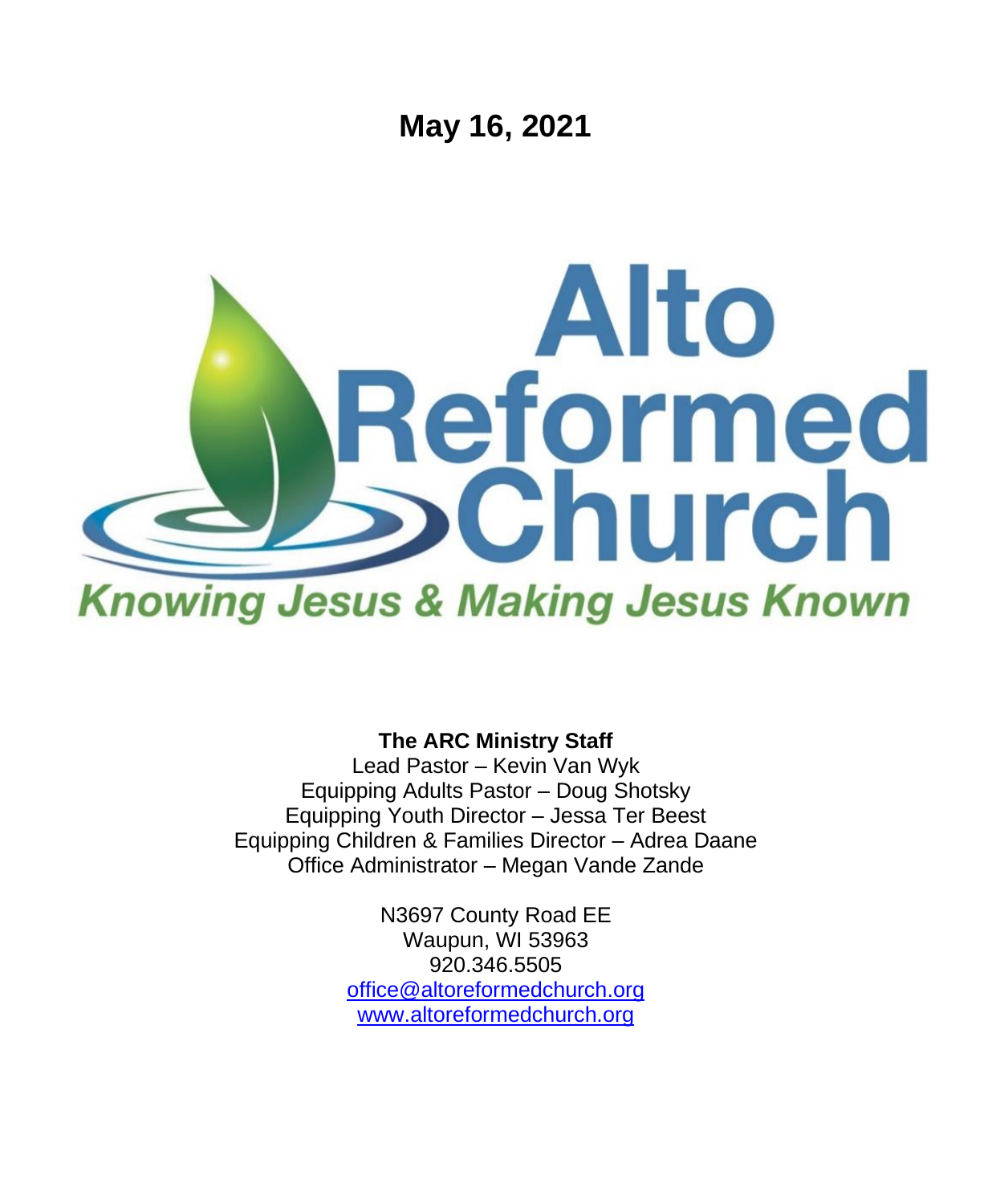## *Youth Service*

Memories Video

\*"Feed the Fire" Welcome & Announcements Praise Singing \*"Build Your Kingdom Here" \*"Glorious Day"

Children's Message \*"Battle Belongs"

Prayer Video: Romans 5:8

**Testimonies** 

Jr Choir – "Love Moved First" (10am)

\*"Mighty to Save"

Blessing

*\*songs played at both 8am & 10am services*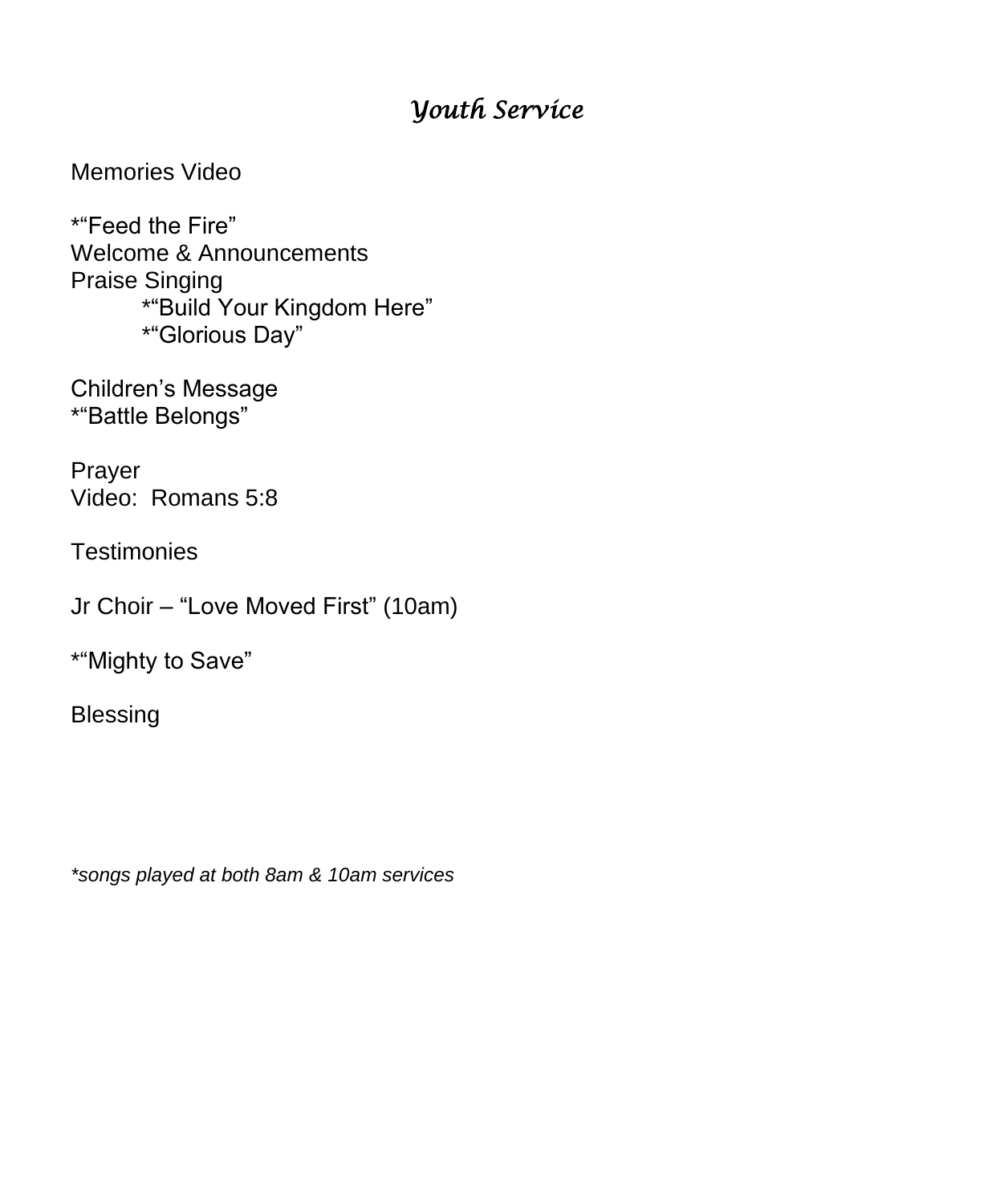## *Upcoming Events*

**May 16** 8:00am – Youth Service

9:00am – Men's Ministry Team Meeting

10:00am – Youth Service

- 6:30pm Middle School Youth Group
- **May 17** 7:00pm Women's Worship Night
- **May 18** 8:00am Prayer Meeting
- **May 19** 7:30pm High School Youth Group
- **May 23** 9:30am Pastor Doug
	- 6:30pm Middle School Youth Group

## *Youth News*

**Middle School** – Meet on the church hill for a bonfire and games tonight, 6:30-8pm! No praise band or Jr choir.

**High School** – Now that we've gone over a bunch of Bible stories and heard how your story is part of that big God story, you'll have the chance to start writing your own part of the story on Wednesday so that it becomes easier to share with others. See you at 7:30!

# *Opportunities to Get Involved*

**Women's Worship Night** – Join us for an evening of worship and reflection on Monday, May 17<sup>th</sup> at 7pm. Get rid of the to-do lists, the hustle and the busyness, just for an evening. The Women's Ministry Team cannot wait to worship with you!

**Volunteers Needed –** We have volunteer opportunities available for nursery (looking for incoming  $5<sup>th</sup>$  grade – adult volunteers), greeters, parking assistance, and children's message. Please sign-up at the Information Center by Tuesday, May 18<sup>th</sup> to be added to the schedule. Additionally, if you would like your name removed from one of these volunteer lists, please list that on the sheet at the Information Center. Any questions, contact Megan.

**Vacation Bible School** for all 3 year olds – incoming 5<sup>th</sup> graders is June 21-25! Registration is open during the month of May. Register at [https://forms.gle/2sRFtPbFdP4UdZcY9.](https://na01.safelinks.protection.outlook.com/?url=http%3A%2F%2Flinks.breezechms.com%2Fls%2Fclick%3Fupn%3DtQDFDhR0nEOlNZKVZKv2dEg3OvQj0a-2B5JGz-2BxseoSu7E1vrB4h1oWm780fyouqtOIDPhuqgk6gtRbvbfrsRnhz9n1Yzr7nEKxVFkFpFKMxkoh59vDzmQ9InMUqi7hhmFaC5z1PN2AvrM3unEMEa02RX9nneHZEL9IAMDaT3bOa4-3DgWdR_U8-2FzRMA8pwK6BcKXi4HrKpKb3fHOB0elU-2BAvqxm-2FKiS6MX4G8HavMkPn-2FWG1iyelCyfb4on5Jd4Cr5hOkCAL7JAbucdGJcE7uY5pIc9fpB9oSKqPBdARmBvkWDI1i4I-2FHjYF8zSDS6BnT1ywYfruA8S6l8so-2FCOZgyybP8atCvbcntEMCWksHN5VdNMvUNFCSZHAmE7gRQdbzR8OTz4wHTAQm01cysl6nhd8jovXqP9ZhJwuCow3pgwZuTDJg6awLTL6DMoT0RXDC3H51cr5Z4qrOsl2eOeKwRc8H3Mx4Oo-3D&data=04%7C01%7C%7C5398d0f64eef47d46c6d08d90be2bcf2%7C84df9e7fe9f640afb435aaaaaaaaaaaa%7C1%7C0%7C637553890719092207%7CUnknown%7CTWFpbGZsb3d8eyJWIjoiMC4wLjAwMDAiLCJQIjoiV2luMzIiLCJBTiI6Ik1haWwiLCJXVCI6Mn0%3D%7C1000&sdata=p7YtKll%2FzvrteEcGfyTP2RV2ZgH4PFt4ipVlpPevG0g%3D&reserved=0) We have volunteer opportunities, donation requests, and music CD's available at the Children & Families Resource Center (across from the elevator). Any questions, please contact Adrea.

**CCCD Mission Trip –** Marty Huizenga will be leading a mission trip to the Caribbean Christian Center for the Deaf in Jamaica January 12-19, 2022. He is trying to gauge how many people are interested in going along. If you are interested, please sign-up at the Information Center.

## *Bulletin Board News*

**Offering** may be placed in one of the three white offering boxes located in the lobby. Upcoming benevolent schedule: 5/16 Waupun & Brandon Food Pantry, 5/23 Missionary Salary, 5/30 Audio Scriptures.

Congrats to Marion Tolsma as she celebrates her 91<sup>st</sup> birthday on May 20<sup>th</sup>.